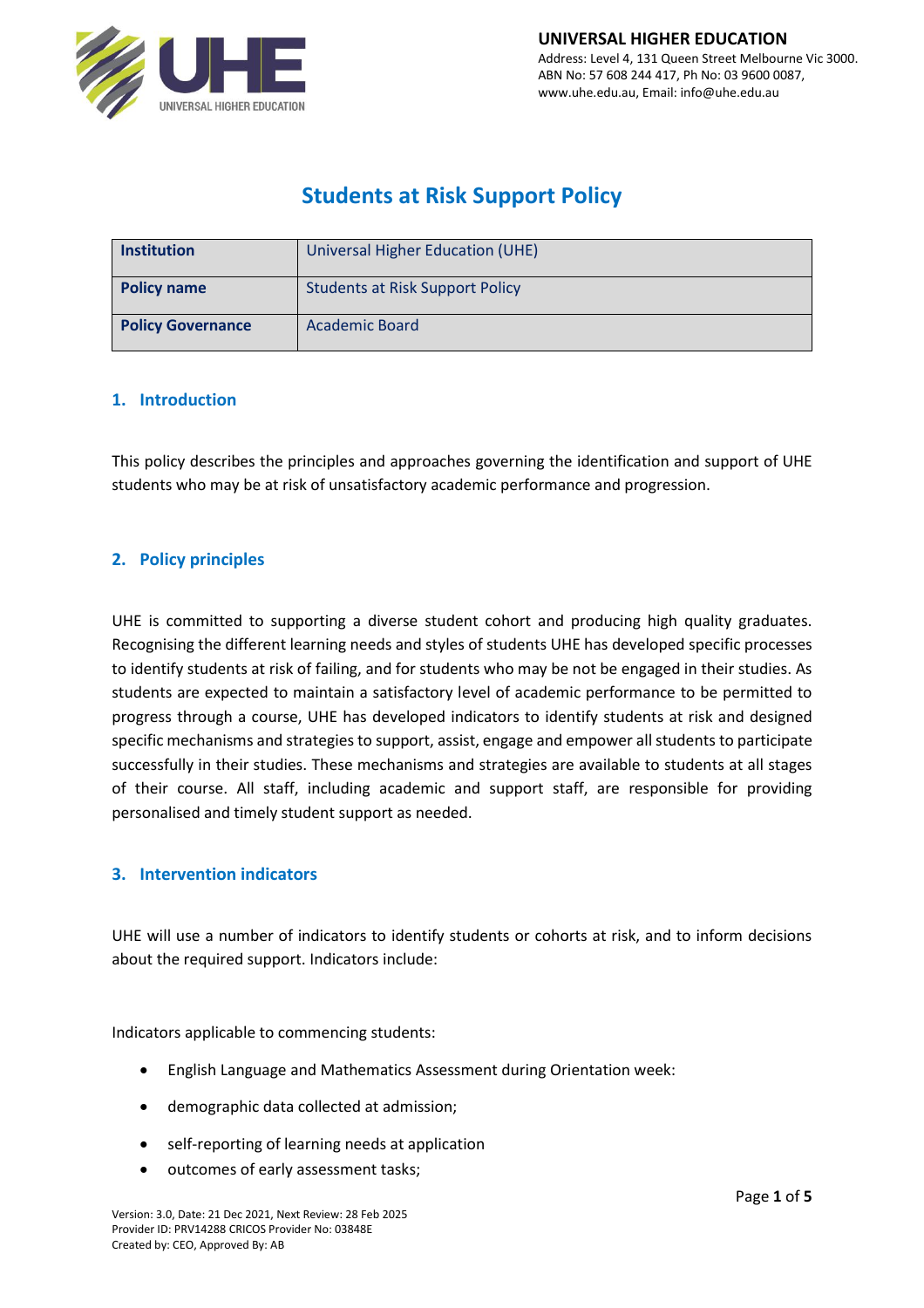

Other indicators

- attendance in class;
- use of LMS,
- assessment results;
- incidence of support usage.

# **4. Mechanisms used for identifying students at risk**

UHE will utilise a range of data sources and information to identify students who may require additional academic support, who may be dis-engaged or may have specific learning needs. These include:

- Self- reporting of individual learning needs: during the application and admission process students will provide relevant information that will be entered into the student management system. This may include specific learning issues or other factors including family and work commitments and financial or health matters.
- Demographic data: students who self-identify with equity descriptors such as NESB (non-English speaking background) and other relevant information including such as whether students are international their English language proficiency, or domestic, will be noted in the student management system.
- Academic performance data: academic staff will analyse a range of performance data including attendance and assessment results to assess retention, progression, and grade point average in order to identify what types of additional support is required
- Support usage: students who are identified as accessing higher than average support services will be noted. Academic teaching staff will be notified to discuss extra targeted support and strategies used to support the specific needs of the student.

#### **5. Managing commencing students at risk**

By week five of semester one, Course Coordinators will have identifyed commencing students at risk of failing the unit, and invite each student by email to an informal meeting to agree on an individualised support program. The support program will be noted in the student system.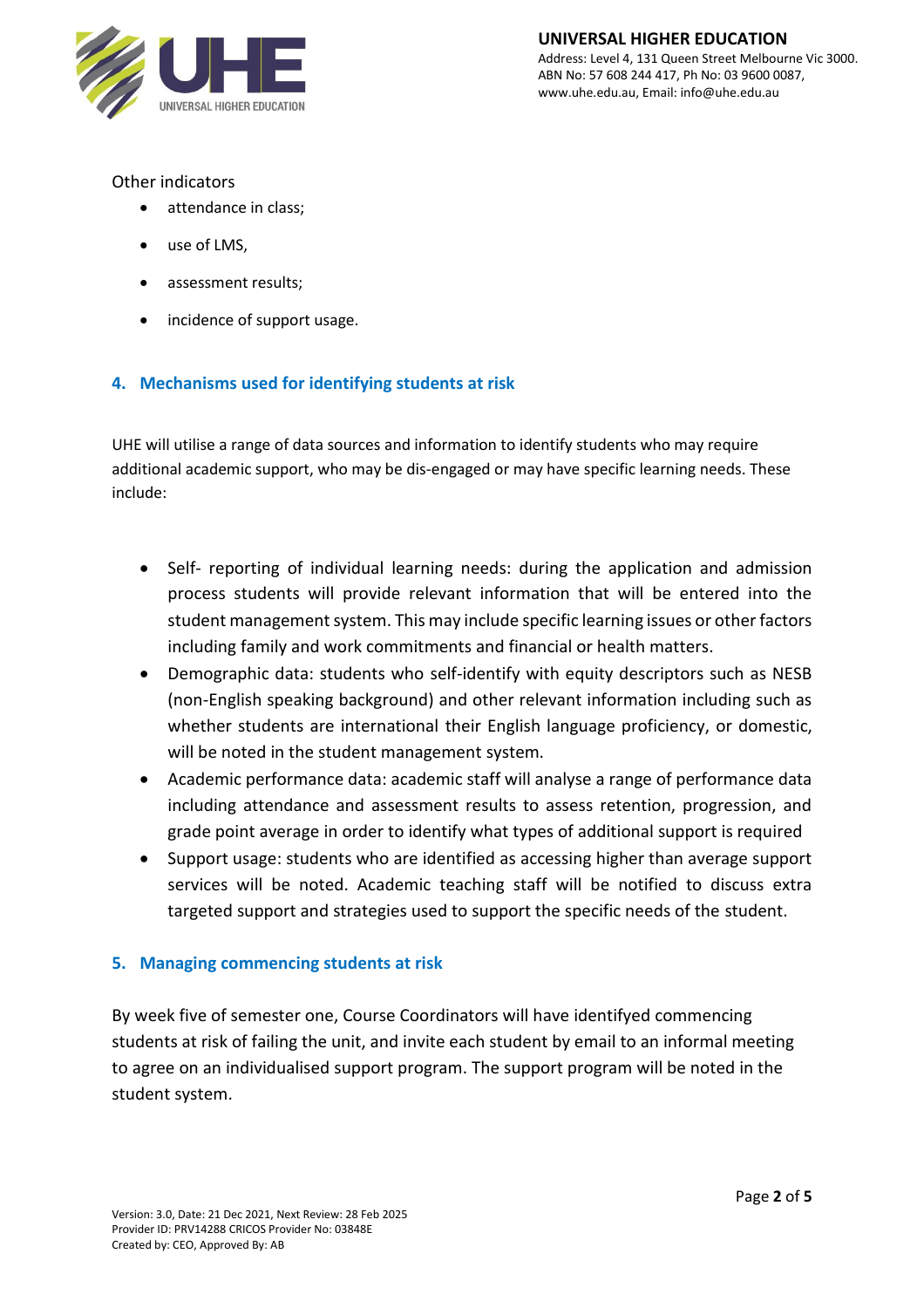

## **6. Managing students at risk at the end of first year**

In accordance with the Monitoring Course Progress Attendance and Course Duration Policy, students identified as at-risk of progressing to probation at the end of first year (e.g. GPA less than 4 or multiple fail grades) will be notified that they are at risk of unsatisfactory academic progress and urged to participate in opportunities designed to improve their academic performance. Students are placed on probationary enrolment if they:

- achieve a semester grade point average of less than 3.0 during the semester under consideration and/or
- are awarded a failing grade in a subject which they have previously failed in their current or any other course of study at UHE

### **7. Support for students identified at risk**

Support for students at risk may include the following services:

- English language support;
- Mathematics skills improvement support;
- Confidential Counselling;
- Peer Assisted Learning;
- Drafts of Assessments submission prior to final submission
- Referencing and paraphrasing workshop;
- Informal meeting with course Coordinators;

#### **7.1. English language**

Commencing students who are identified as at risk and require English support will be offered further language/literacy training e.g. IELTS/ English for Academic Purposes classes at UHE, which will include:

- Vocabulary range and grammar;
- Writing essays and reports, and developing presentations;
- Understanding specific assessment items;
- Professional communication;
- Critical thinking;
- Presentation skills.

Students at later stages of their course who require English support will be provided with individualised or group tuition to address their specific weaknesses.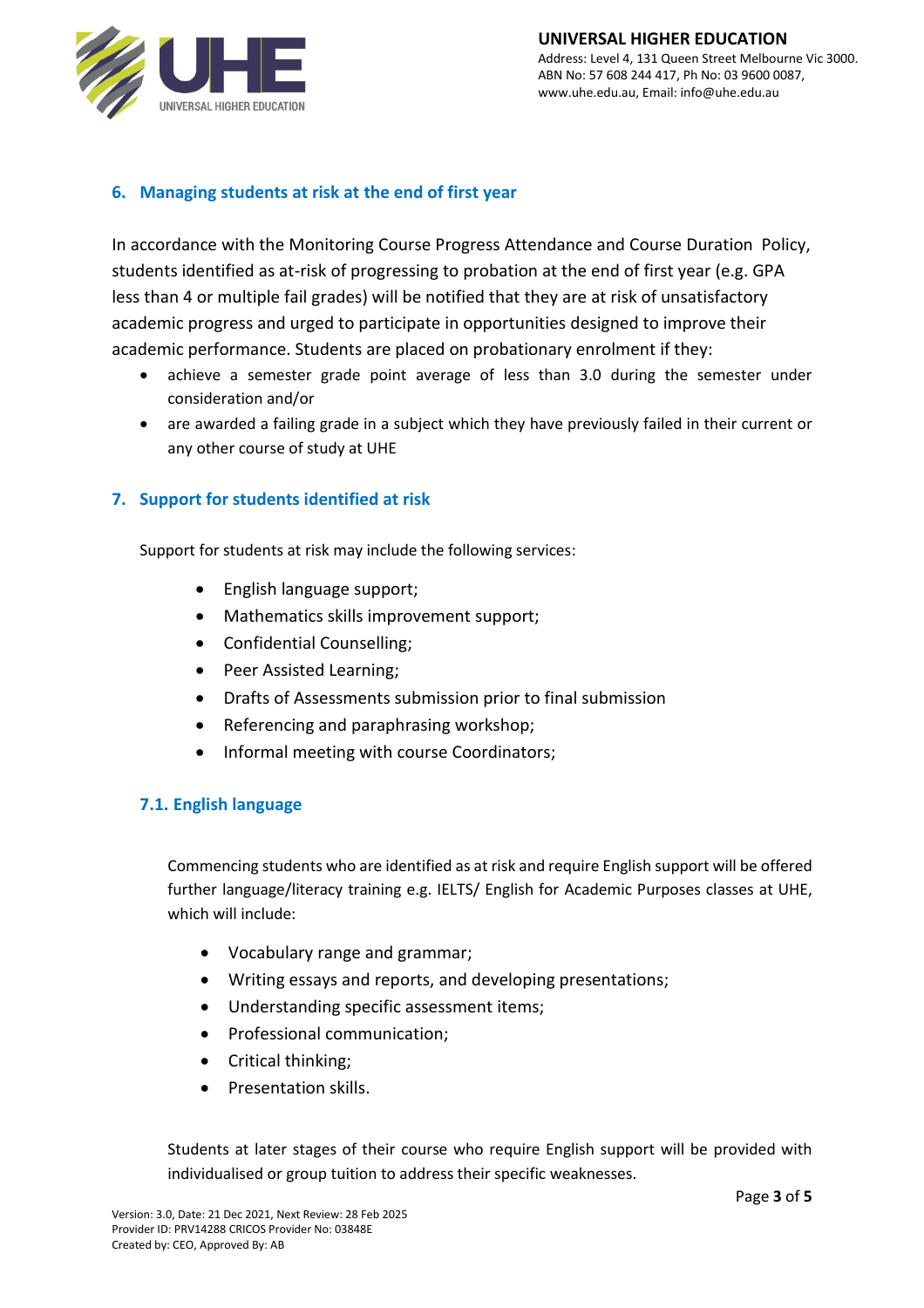

# **7.2. Mathematics**

Commencing students who are identified as at risk and require Mathematics support will be offered a small group or individualised tuition to address their specific weaknesses. This assistance will also be available to students at later stages of their course.

# **7.3. Counselling**

Students who are identified at academic risk will be offered counselling in one or more areas of concern, e.g.

- balancing work, study and life;
- cultural adjustment and living away from home,
- anxiety and depression;
- difficulty studying, worrying about achievement, doing presentations and exams, and
- problems in relationships with family, friends and partners.

#### **7.4. Peer Assisted Study Sessions (PASS)**

PASS sessions will be available to all students who enrolled with UHE. When students are identified at academic risk, they will be contact by the study support, and will be asked to attend the PASS sessions. PASS sessions will run weekly, commencing in the third or fourth week of semester.

#### **7.5. Drafts of Assessments submission prior to final submission**

Individual support to students at risk may take the form of submission of draft assignments for critique prior to the official submission date.

#### **7.6. Referencing and paraphrasing workshop**

During each semester at least two workshops will be offered on referencing and paraphrasing, with an emphasis on avoidance of academic integrity breaches, e.g. plagiarism and collusion.